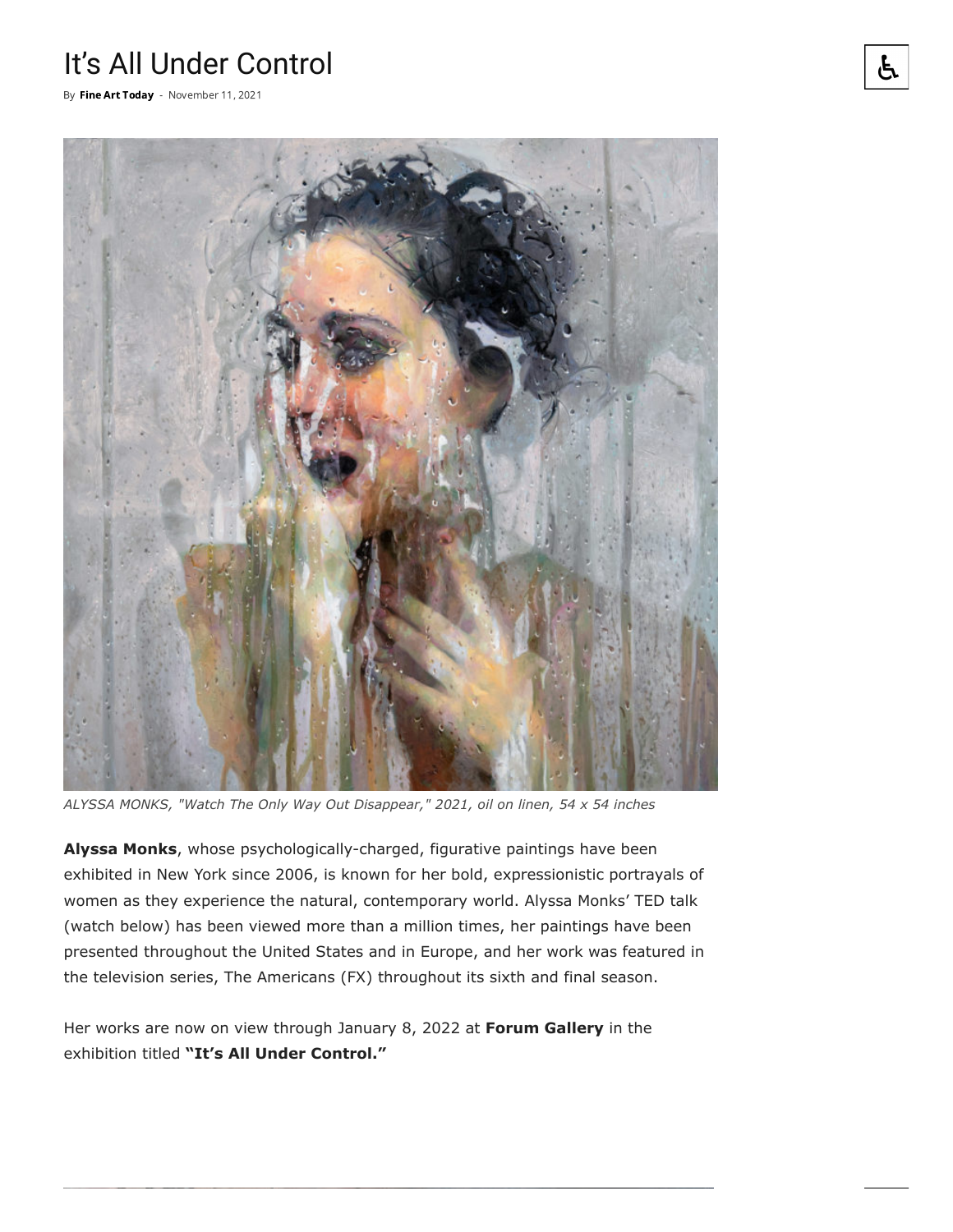

*ALYSSA MONKS, "The Shadow Self," 2021, oil on linen, 50 x 34 inches*

In the sixteen paintings on view, Alyssa Monks draws the viewer into the shifting, powerful emotions experienced during the past eighteen months when the wider world has suffered physical, emotional, and political disturbances unlike at any time in history. Compounding the complexity of the new works in the exhibition, from the smallest (12  $\times$  18 inches) to the largest (62  $\times$  90 inches), have been the acutely

占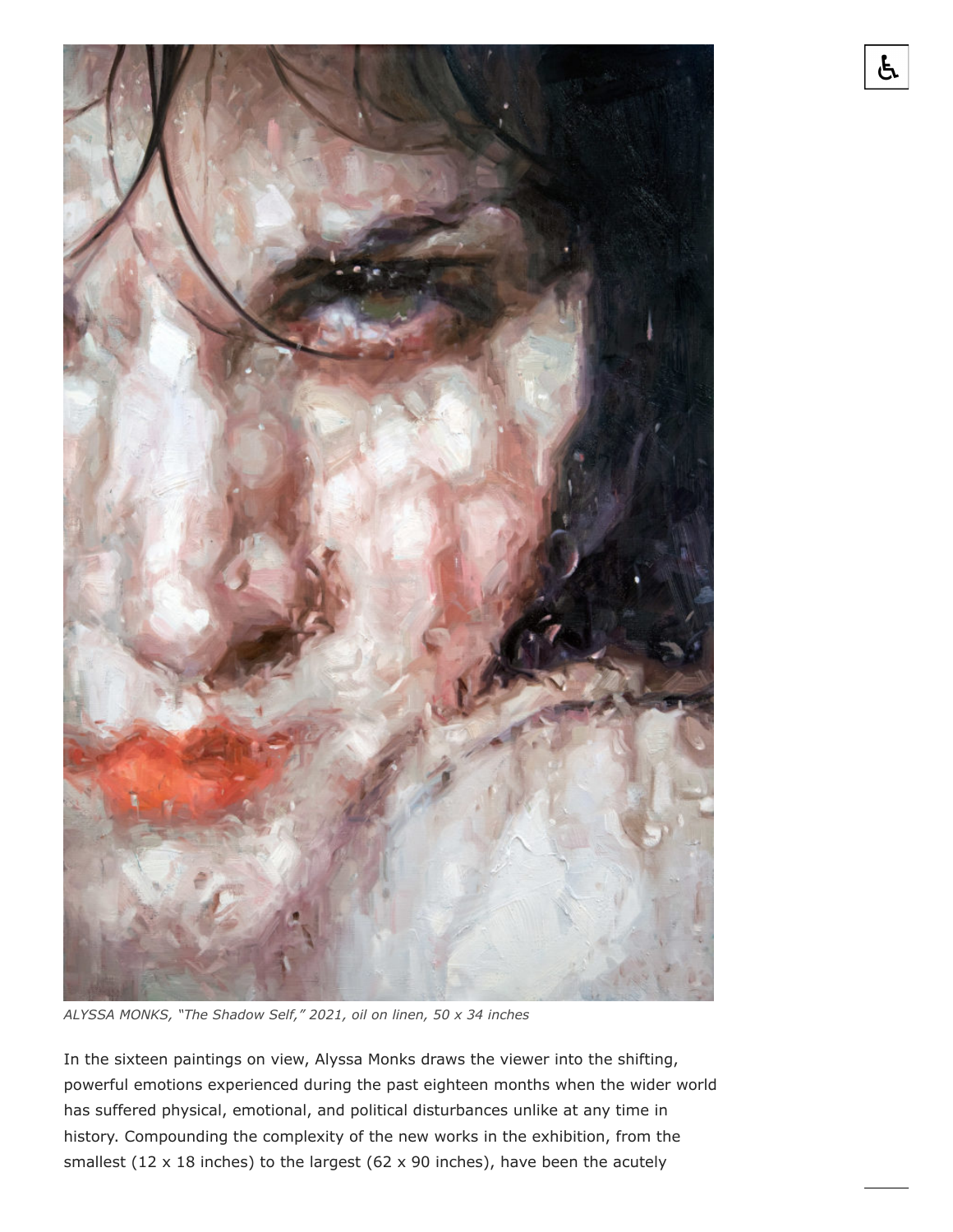emotional, personal circumstances Monks has faced during this time, events that have combined to propel her to turn to herself as the subject of a body of work that endeavors to make sense of troubled times.



*ALYSSA MONKS, "No Going Back," 2021, oil on linen, 41 x 41 inches*

"At times, the recent global and national devastation, division, and so many disappointments felt like a surreal projection of my own mental states in the isolation of the last 18 months," Monks said. "I began to explore the human reliance on control and predictability, and how our deepest suffering comes from our attachment to security, virtue, identity, and the logic of cause and effect. The glass barrier in these paintings between subject and viewer is clouded with vapor that obscures and abstracts the subject. This barrier underlines the personal and community-wide preoccupation with virus-laden respiratory droplets and the isolation it creates. Some works are more ambiguous than others, amplifying the state of disorientation in the face of terrifying unfamiliarity. Each piece has its own, often-layered, strategy, voice and urgent plea.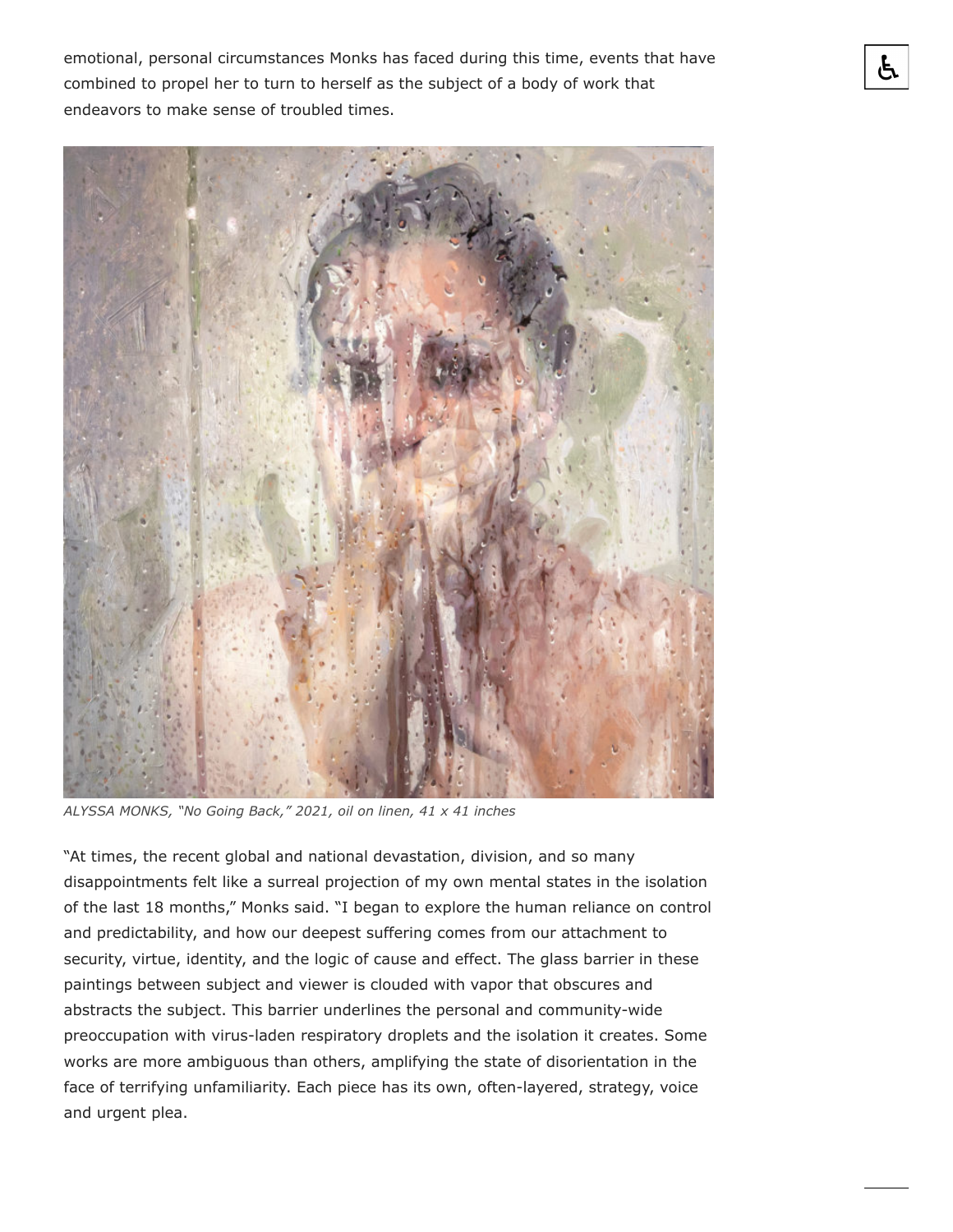"One of the most painful truths in life is that there are difficult events and circumstances that we cannot control or influence. Perhaps in accepting our limitations, and the often life-altering grief that goes along with them, we can find a greater authenticity of being, a sense of empathy, and an understanding that we are not quite so isolated after all. The paintings in this series paradoxically reveal our shared human experience as they describe private moments of distress."



*ALYSSA MONKS, "It's All Under Control," 2021, oil on linen, 62 x 90 inches*

Since receiving her MFA from the New York Academy of Art in 2001, Monks' paintings have been the subject of numerous solo and group presentations including exhibitions at the Kunst Museum in Ahlen, Germany, The Bo Bartlett Center in Columbus, GA, and the National Academy Museum of Fine Arts, New York. Her work is represented in public and private collections, including the Savannah College of Art and Design Museum of Art, The Center for Contemporary Art, and the collections of Howard Tullman, Danielle Steele and Eric Fischl. Monks has been awarded the Elizabeth Greenshields Foundation Grant for Painting three times.